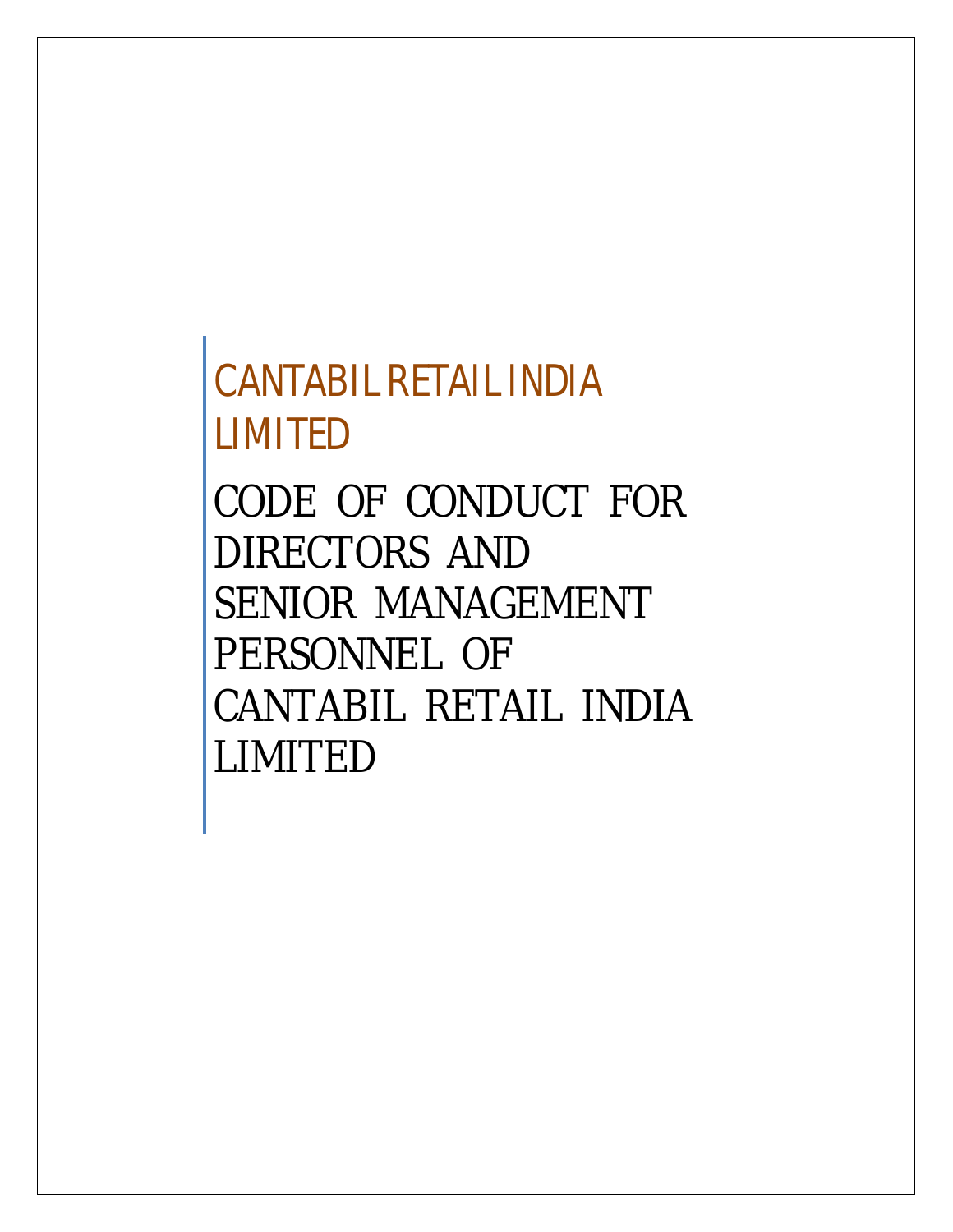

# *INTRODUCTION*

*.*

*This Code of Conduct (hereinafter referred to as "the Code") has been framed and adopted by "CANTABIL RETAIL INDIA LIMITED" (hereinafter referred to as "the Company") with a view of good Corporate Governance and in compliance with the provisions of Regulation 17(5) of the Securities And Exchange Board Of India (Listing Obligations And Disclosure Requirements) Regulations, 2015.*

*Ethical business conduct is critical to the business carried on by the Company. Keeping this in mind, the Board of Directors of the Company have adopted the Code which helps to maintain the standards of business conduct for the Company and ensures compliance with the legal requirements more particularly with the provisions of Securities And Exchange Board Of India (Listing Obligations And Disclosure Requirements) Regulations, 2015.*

*The purpose of the Code is to enhance an ethical and transparent process in managing the affairs of the Company and to deter wrong doing. The matters covered in the Code are of the utmost importance to the Company, our shareholders and our business partners.*

# *DEFINITIONS AND INTERP RETATION*

- *The term "Board / Board of Directors" shall mean the Board of Directors of the Company.*
- *The term "Senior Management Personnel" means personnel of the Company who are members of its core management team excluding Board of Directors. This would comprise all members of management one level below the Executive Directors including all Functional Heads.*

# *APPLICABILITY OF THE CODE*

*This Code shall be applicable to the following persons:*

- *All members of the Board of Directors of the Company; and*
- *Senior Management Personnel as defined above in the Code.*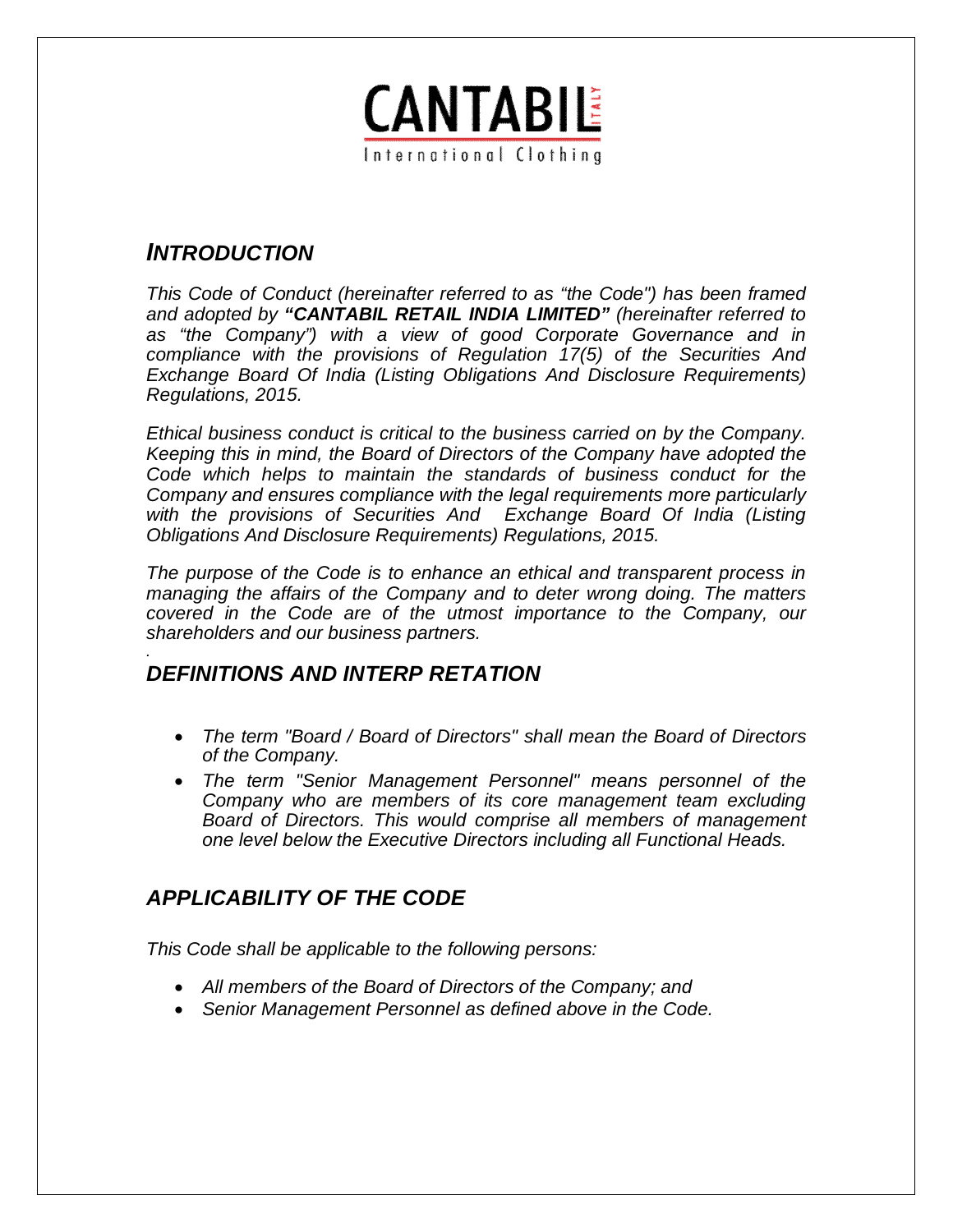# *ANNUAL COMPLIANCE REPORTING*

*In accordance with provisions of Regulation 26(3) of the Securities And Exchange Board Of India (Listing Obligations And Disclosure Requirements) Regulations, 2015 :* 

*All members of the board of directors and senior management personnel shall affirm compliance with the code of conduct of board of directors and senior management on an annual basis.*

#### *GOVERNING PRINCIPLES AND RESPONSIBILITIES UNDER THE CODE*

*The Code envisages and expects that the Board Members and Senior Management Personnel must act within the authority conferred upon them and in the best interest of the Company and its shareholders and observe the following:*

- *Shall act in accordance with the highest standard of honesty, integrity,*  fairness and ethical conduct while working for the Company as well *representing the Company without allowing their in dependent judgment to be subordinated and fulfill their fiduciary obligations.*
- *Shall not involve themselves in making any decision on a subject matter in which a conflict of interest arises or could arise, between the personal interest and the interest of the Company. In the event of apprehending of such conflict of interest , the relevant facts shall be disclosed explaining the circumstances that create or could create the conflicts of interest to the Board of Directors for further directions in the matter.*
- *Shall avoid having any personal and / or financial interest in any business dealings concerning the Company.*
- *Shall avoid any relationship with a contractor or supplier that could compromise the ability to transact business on a professional, impartial and competitive basis or influence decision to be made by the Company.*
- *Shall not serve as a Director of any other company or as a partner of a firm that competes with the Comp any. The Directors and Senior Management Personnel shall obtain approval of Chairman prior to accepting directorship of any such company or partnership of such Firm. Further, they shall inform the Board of any changes in their board positions, relationship with other businesses.*
- *Shall not exploit for their own personal gain, opportunities that are discovered through the use of Company's property, information or position, unless the opportunity is first disclosed in writing to the Company's Board of Directors.*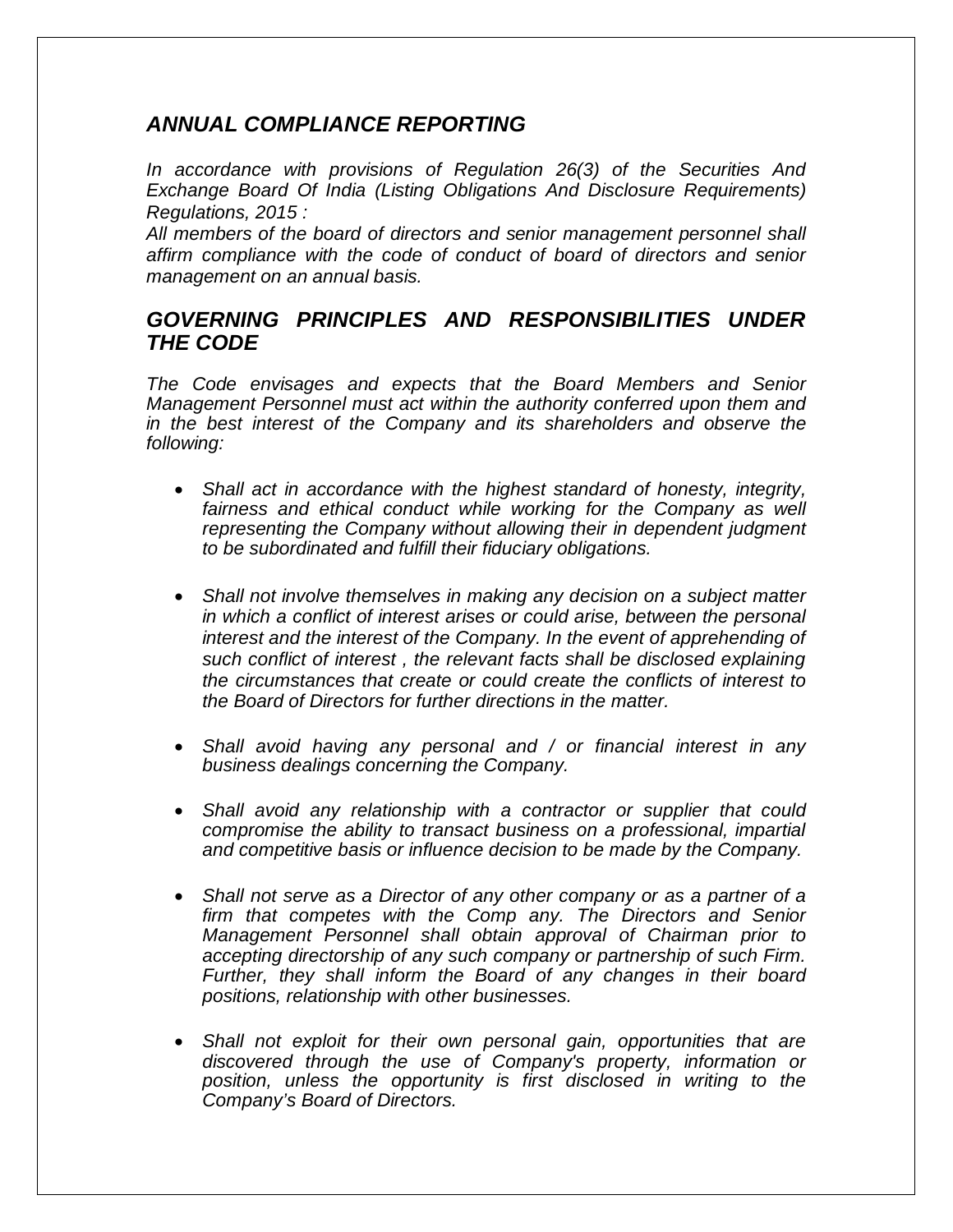- *Shall not seek or accept or offer directly or indirectly any gifts, donations, remuneration, hospitality, illegal payments, favour in whatsoever for m howsoever described by the customers, vendors, suppliers, etc., that is perceived as intended, directly or indirectly, to influence any business decision, any act or failure to act, any commitment of fraud, opportunity for committing any fraud except those extended as a customary courtesy of business life.*
- *Shall comply with all applicable laws, rules and regulations. Directors and Senior Management Personnel must acquire appropriate knowledge of the legal requirements relating to the duties sufficient to enable them to recognize potential dangers.*
- *Shall not derive benefit or assist others to derive benefit by giving investment advice from the access to and possession of information about the Company, not in public domain and therefore constitute insider information. The Board Members and Senior Management Personnel shall make timely disclosures of (i) trading in the shares of the Company, (ii) transactions having personal interest and (iii) related part y transactions that are required to be made under laws, rules & regulations and Code for Prevention of Insider Trading in the Securities of the Company.*
- *Directors and Senior Management Personnel are required to maintain the confidentiality of all confidential information that they receive or become privy to in connection with the Company's business, except when disclosure is authorised or legally mandated. Confidential information includes all non-public information that might prejudice the ability of the Company to pursue certain objectives, be of use to competitors or harm the Company, its suppliers or its advertisers, if disclosed.*
- *Shall protect the Company 's assets, labour and information and may not use these for personal use, unless authorized to do so. Proper care should be taken to ensure that Company's assets are not misappropriated, loaned to others, or sold or donated, without appropriate authorization. Company's assets must be safeguarded against loss, damage, misuse or theft.*
- *In addition to strict compliance with all legal aspects, all Directors, members of the Senior Management and officers are expected to observe the highest standards of business and personal ethics in the discharge of their assigned responsibilities.*

# *ENFORCEMENT OF CODE OF CONDUCT*

 *Each Board Member and Senior Management Personnel shall be accountable for fully complying with the Code.*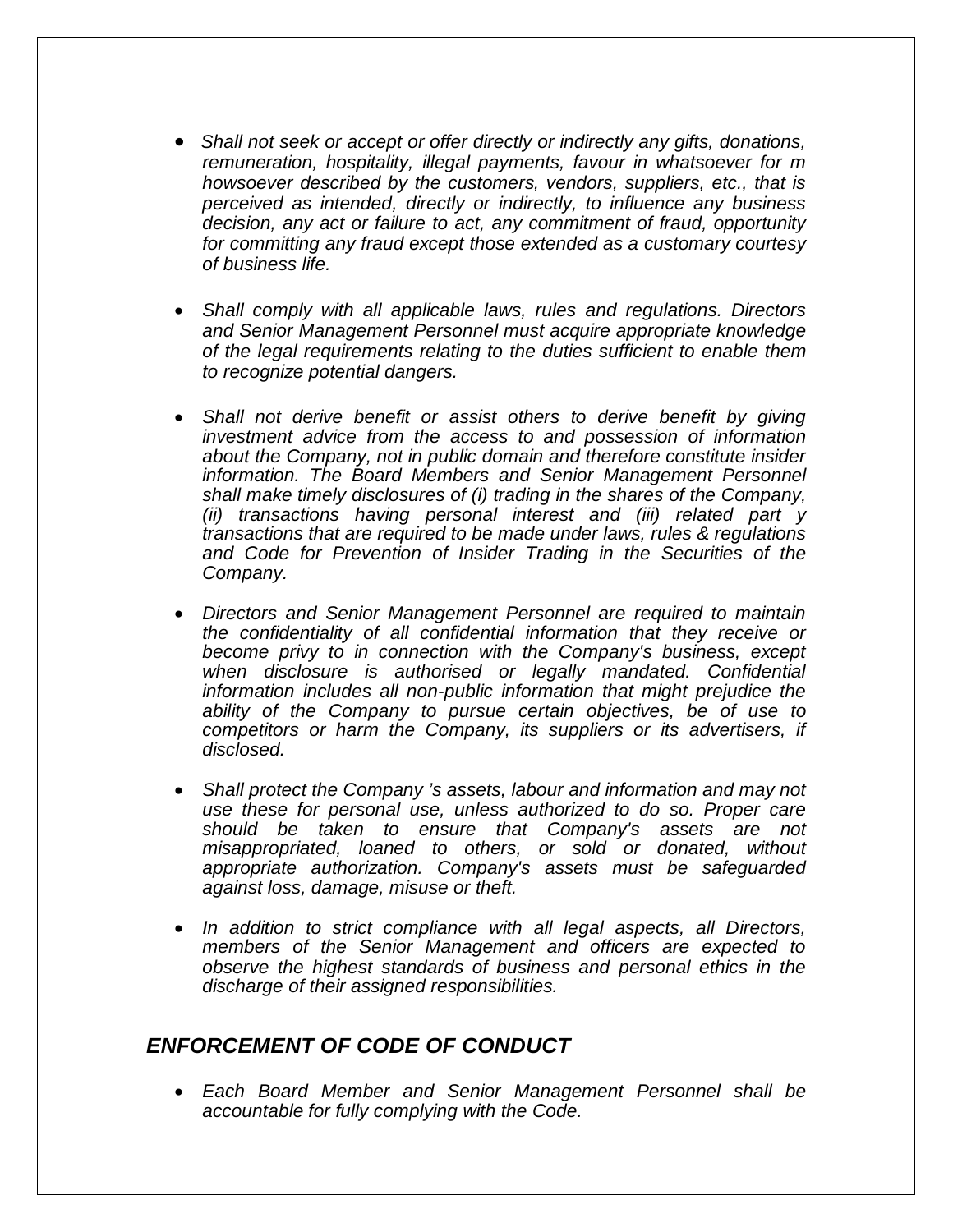- *Directors and Senior Management Personnel may approach the Company Secretary to facilitate approval of the Board, wherever required under the Code.*
- *The Company shall ensure confidentiality and protection to any person*  who has, in good faith, reported a violation or a suspected violation of *law, of the Code or other Company policies, or against any person who is assisting in any investigation or process with respect to such a violation.*
- *Any failure of a Director and Senior Management Personnel to comply with the Code will result in referring his/ her actions / omissions to the Board of Directors. The Board will consider the reference and take such remedial action as deemed fit by it including removal of the person in question from the Board / Office.*

#### *WAIVERS AND AMENDMENTS OF THE CODE*

*We are committed to continuously reviewing and updating our policies and procedures. Therefore, the Code is subject t o modification. Any amendment or waiver of any provision of this Code must be approved by the Company's Board of Directors and disclosed on the Company's website.*

#### *INSERTION OF THE CODE ON WEBSITE*

*Regulation 46(2)d of the Securities And Exchange Board Of India (Listing Obligations And Disclosure Requirements) Regulations, 2015 states that the listed entity shall disseminate the code of conduct of board of directors and senior management personnel on its website.*

#### *DUTIES OF INDEPENDENT DIRECTORS*

*Pursuant to provisions of the Companies Act, 2013 read with Schedule IV – Code for Independent Directors, the following duties are only applicable to Independent Directors.*

*Accordingly, the Independent Directors shall:*

- *1) undertake appropriate induction and regularly update and refresh their skills, knowledge and familiarity with the company;*
- *2) seek appropriate clarification or amplification of information and, where necessary, take and follow appropriate professional advice and opinion of outside experts at the expense of the company ;*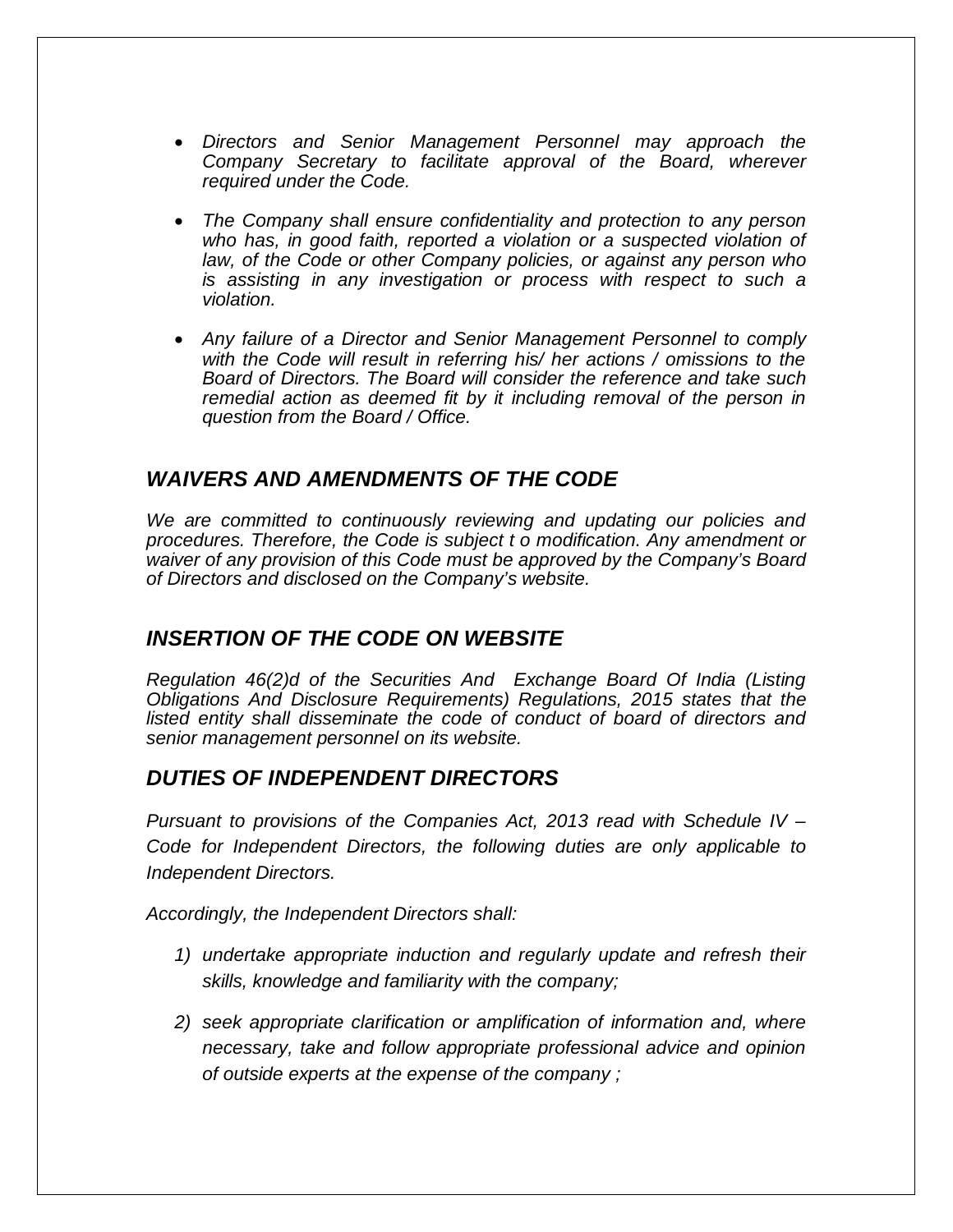- *3) meet criteria of Independence as per provisions of the Companies Act, 2013 and the Listing Regulations throughout the appointment in the Company;*
- *4) strive to attend all meetings of the Board of Directors and of the Board committees of which he is a member;*
- *5) participate constructively and actively in the committees of the Board in which they are chairpersons or member;*
- *6) strive to attend the general meetings of the company;*
- *7) where they have any concern about the running of the company or a proposed action, ensure that these are addressed by the Board and, to the extent that they are not resolved, insist that their concerns are recorded in the minutes of the Board meeting;*
- *8) Ensure that they comply with all the provisions under Companies Act, 2013, Listing Agreement, Insider Trading Regulations, SEBI Laws, FEMA and any other statutory enactment for the time being in force;*
- *9) Keep themselves well informed about the company and the external environment in which it operates;*
- *10)not to unfairly obstruct the functioning of an otherwise proper Board or committee of the Board;*
- *11)pay sufficient attention and ensure that adequate deliberations are held before approving related party transactions and assure yourself that the same are in the interest of the company;*
- *12)ascertain and ensure that the company has an adequate and functional vigil mechanism and that the interests of a person who uses such mechanism are not prejudicially affected on account of such use;*
- 13)report concerns about unethical behaviour, actual or suspected fraud or *violation of the company's code of conduct or ethics policy;*
- *14)acting within his authority, assist in protecting the legitimate interests of the company, shareholders and its employees;*
- *15)not disclose confidential information, including commercial secrets, technologies, advertising and sales promotion plans, unpublished price*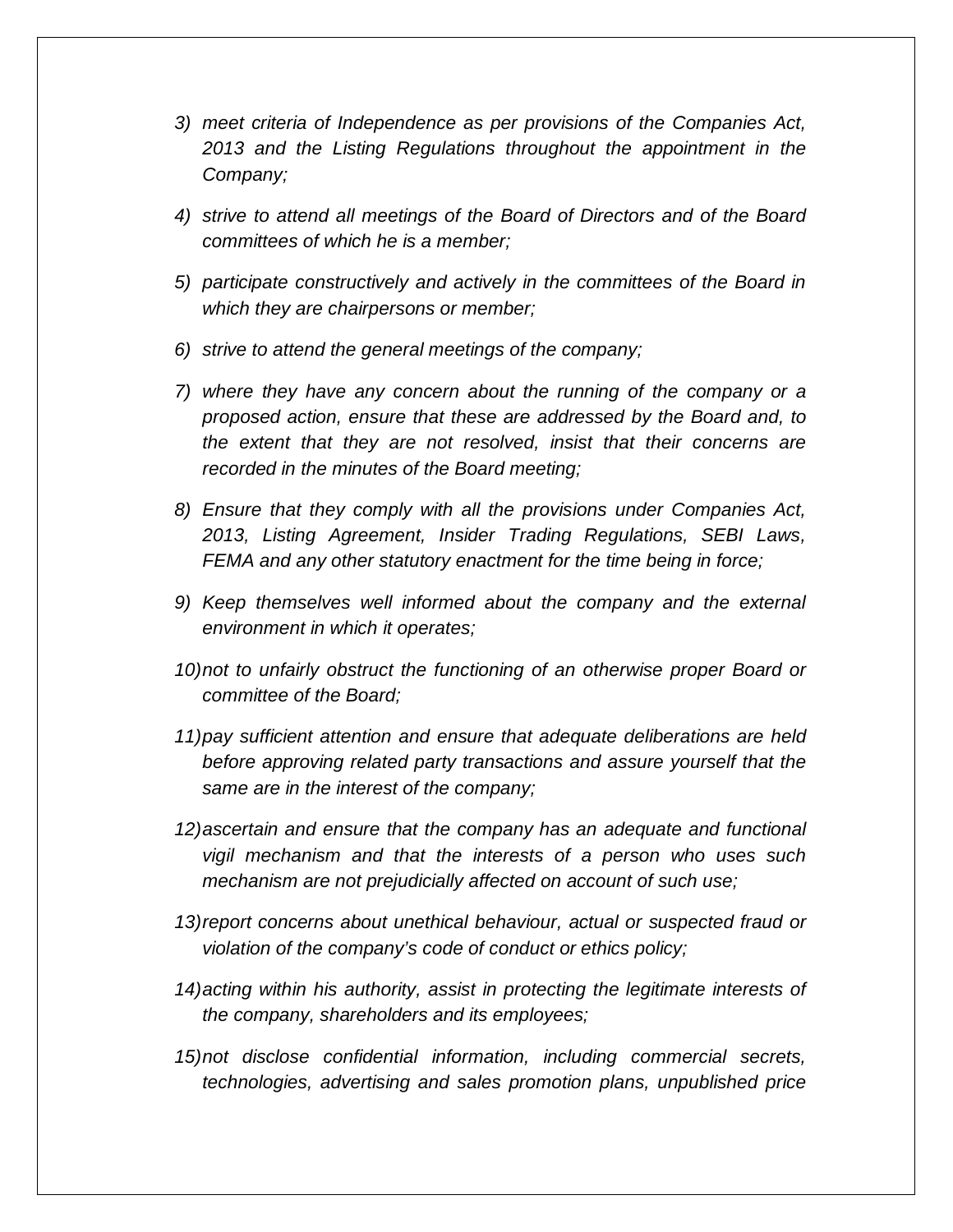*sensitive information, unless such disclosure is expressly approved by the Board or required by law;*

- *16)abide by Company's Memorandum and Articles of Association, company's policies and procedures;*
- *17)be held liable under relevant provisions of the Companies Act, 2013 ('the Act') , rules made thereunder, Listing Agreement, SEBI Laws, FEMA or any other laws for the time being in force, for violation of your duties or provisions contained therein.*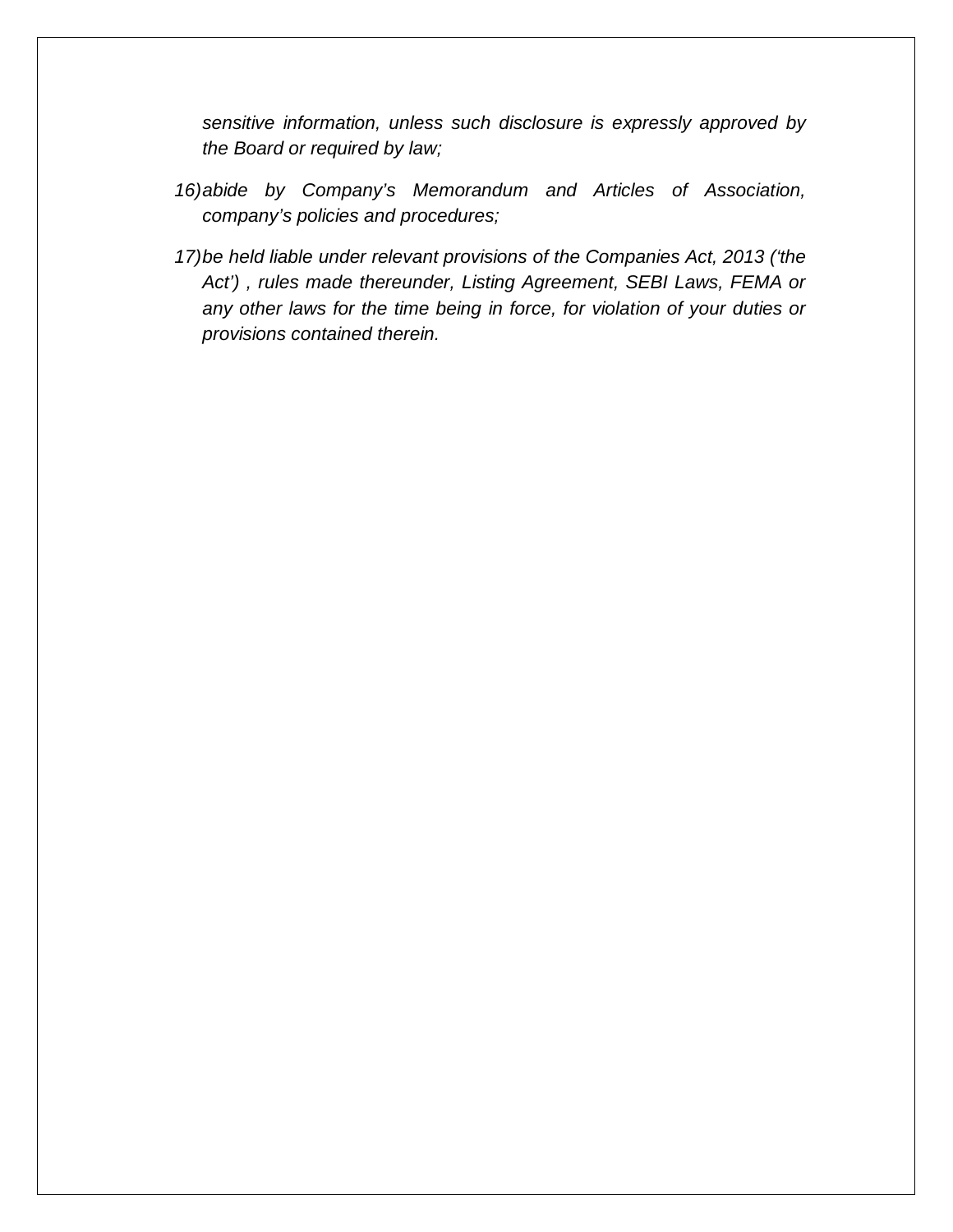

# *Annexure – I*

# *ANNUAL COMPLIANCE REPORT*

*To,*

*The Company Secretary, Cantabil Retail India Limited, B-16, Ground Floor, Lawrence Road Industrial Area, Delhi – 110 035*

*Dear Sir/Madam,*

*I,\_\_\_\_\_\_\_\_\_\_\_\_\_\_\_\_\_ do hereby solemnly affirm that I have to the best of my* 

*knowledge and belief, complied with the provisions of the Code of Conduct for* 

*Directors and Senior Management Personnel during the Financial Year ended* 

*on March 31, \_\_\_\_\_\_\_\_.*

*Signature*

*Name:*

*Designation:*

*Place:*

*Date:*